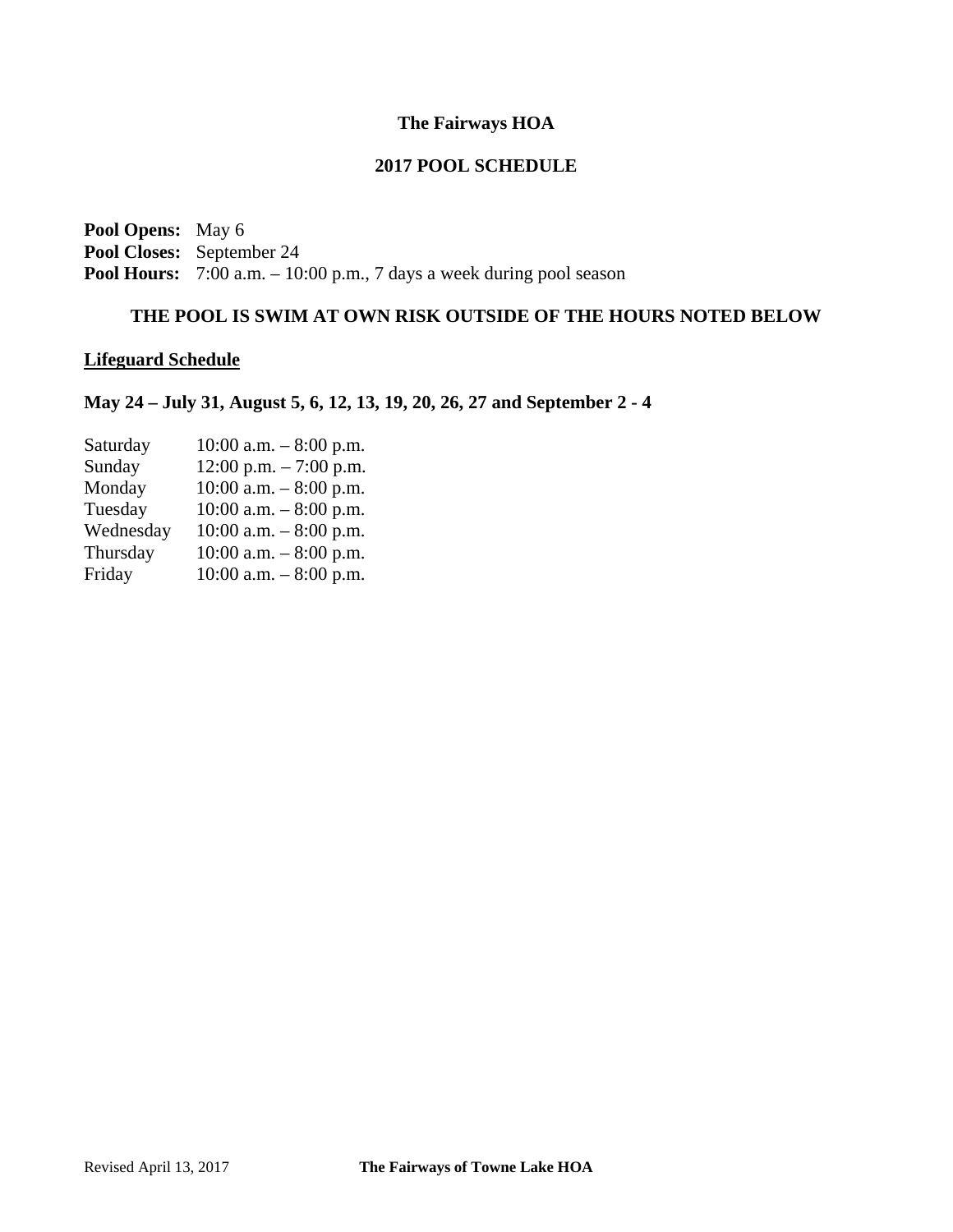## **Swimming Pool Rules**

Swimming or sunbathing is permitted only during operating hours.

### **Attire**

Homeowners and guests should dress in attire befitting the family nature of our Community. Extremely revealing attire, such as a thong, is not suitable for the family atmosphere of the pool.

#### **Authority**

These rules and regulations are designed to ensure the enjoyment and safety of swimmers. Parents are ultimately responsible for their child's safety. The HOA shall have the authority to remove anyone from pool property not abiding by the rules.

#### **Children**

- Children under 12 years of age must be accompanied at all times by an adult (21 years of age or older) or person at least 15 years of age who is authorized in writing by the parent/guardian.
- Non-potty trained children must wear plastic, water-tight pants. All children must be taken to the restroom to "potty." Changing diapers in the pool area is a violation of the Health Code.
- Children are not allowed to stop the flow of water in the fountain jets with objects or any part of their bodies.

#### **Contamination**

Any Homeowner found contaminating the pool is subject to a fine and/or suspension of amenity privileges.

#### **Glass**

There are to be no glass containers in the pool area.

### **Guest Policy**

Each Homeowner may bring up to five (5) accompanied guests at any one time. Unaccompanied guests are not permitted.

### **Gum**

No gum is allowed in the pool area.

### **Pets**

No pets are allowed in the recreational facilities.

### **Profanity**

Absolutely no profanity of any kind will be permitted.

#### **Radios**

Radio volume shall be kept at a level that does not disturb others.

#### **Reservations**

Usage of all areas o the pool are on a "first come, first served" basis. Reservations for parties are made through the HOA Board.